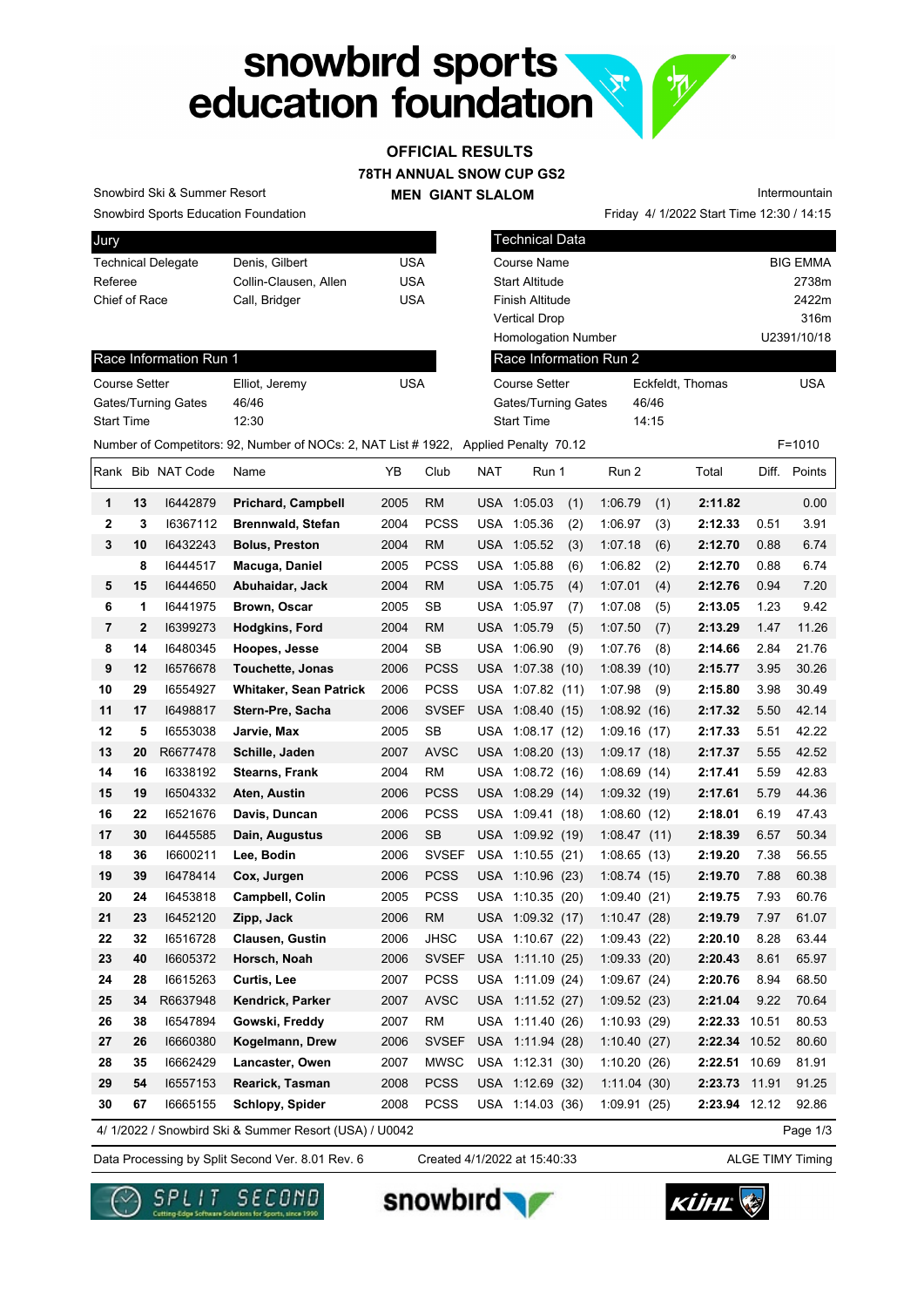## **78TH ANNUAL SNOW CUP GS2 MEN GIANT SLALOM OFFICIAL RESULTS**

Snowbird Sports Education Foundation Snowbird Ski & Summer Resort

Friday 4/ 1/2022 Start Time 12:30 / 14:15

|    |    | Rank Bib NAT Code | Name                     | YB   | Club         | NAT | Run 1            | Run 2        | Total | Diff.         | Points               |
|----|----|-------------------|--------------------------|------|--------------|-----|------------------|--------------|-------|---------------|----------------------|
| 31 | 33 | 16788228          | Sanders, Oliver          | 2007 | <b>JHSC</b>  |     | USA 1:12.37 (31) | 1:11.89(32)  |       | 2:24.26 12.44 | 95.31                |
| 32 | 42 | R6614143          | Morgan, Viggo            | 2007 | AVSC         |     | USA 1:12.96 (33) | 1:12.12(34)  |       |               | 2:25.08 13.26 101.60 |
| 33 | 31 | 16515818          | Dobrovinsky, Alex        | 2003 | <b>PCSS</b>  |     | USA 1:13.55 (35) | 1:12.62(38)  |       |               | 2:26.17 14.35 109.95 |
| 34 | 47 | 16553723          | Sibley, Nicolas          | 2005 | <b>PCSS</b>  |     | USA 1:14.55 (41) | 1:11.65(31)  |       |               | 2:26.20 14.38 110.18 |
| 35 | 66 | 16574265          | <b>Steward, Alex</b>     | 2007 | <b>SB</b>    |     | USA 1:14.12 (38) | 1:12.09(33)  |       |               | 2:26.21 14.39 110.26 |
| 36 | 51 | 16549982          | Comey, Maddox            | 2007 | SB           |     | USA 1:14.30 (39) | 1:12.19(35)  |       |               | 2:26.49 14.67 112.40 |
| 37 | 65 | 16559747          | Shamah, Teodor           | 2008 | <b>RM</b>    |     | USA 1:14.60 (42) | 1:12.35(36)  |       |               | 2:26.95 15.13 115.93 |
| 38 | 53 | 16644428          | Tang, Winston            | 2006 | <b>PCSS</b>  |     | USA 1:14.08 (37) | 1:12.91(39)  |       |               | 2:26.99 15.17 116.23 |
| 39 | 49 | 16554618          | Sherman, Zeke            | 2007 | <b>PCSS</b>  |     | USA 1:14.54 (40) | 1:13.57(41)  |       |               | 2:28.11 16.29 124.81 |
| 40 | 71 | 16548311          | <b>Bland, Charlie</b>    | 2008 | SB           |     | USA 1:15.80 (47) | 1:12.40(37)  |       |               | 2:28.20 16.38 125.50 |
| 41 | 79 | 16550683          | Swanwick, Rome           | 2008 | SB           |     | USA 1:15.52 (44) | 1:13.69(42)  |       |               | 2:29.21 17.39 133.24 |
| 42 | 61 | 16640782          | Sivey, Xander            | 2008 | <b>PCSS</b>  |     | USA 1:16.08 (48) | 1:13.47(40)  |       |               | 2:29.55 17.73 135.85 |
| 43 | 60 | 16550251          | Stein, Ashland           | 2007 | <b>PCSS</b>  |     | USA 1:16.10 (49) | 1:13.78(43)  |       |               | 2:29.88 18.06 138.38 |
| 44 | 48 | 15141924          | Horsley, Erich           | 1972 | SB           |     | USA 1:15.52 (44) | 1:15.69(47)  |       |               | 2:31.21 19.39 148.57 |
| 45 | 55 | 16534737          | Mickelson, Milan         | 2007 | <b>RM</b>    |     | USA 1:16.60 (50) | 1:15.78(50)  |       |               | 2:32.38 20.56 157.53 |
| 46 | 58 | 16779681          | Hertzberg, Tanner        | 2007 | <b>SBN</b>   |     | USA 1:17.36 (51) | 1:15.31(44)  |       |               | 2:32.67 20.85 159.75 |
| 47 | 46 | 16511017          | Tobler-Wrathall, Gilbert | 2005 | SB           |     | USA 1:15.79 (46) | 1:17.17(57)  |       |               | 2:32.96 21.14 161.97 |
| 48 | 59 | 16611694          | Dobrovinsky, Max         | 2007 | <b>PCSS</b>  |     | USA 1:17.62 (53) | 1:15.59(45)  |       |               | 2:33.21 21.39 163.89 |
| 49 | 77 | 16858338          | Cui, Calvin              | 2008 | <b>SBN</b>   |     | USA 1:17.89 (54) | 1:15.69(47)  |       |               | 2:33.58 21.76 166.72 |
| 50 | 68 | 16720992          | Dennis, Chase            | 2008 | <b>RM</b>    |     | USA 1:18.18 (56) | 1:15.59(45)  |       |               | 2:33.77 21.95 168.18 |
| 51 | 63 | 16567811          | Gandhi, Kyan             | 2006 | <b>SVSEF</b> |     | USA 1:18.28 (58) | 1:15.69(47)  |       |               | 2:33.97 22.15 169.71 |
| 52 | 69 | X6588935          | Lennon, Joseph           | 2007 | <b>PCSS</b>  |     | 1:18.20(57)      | 1:17.11(55)  |       |               | 2:35.31 23.49 179.98 |
| 53 | 84 | 16892697          | <b>Holland, Dallin</b>   | 2007 | <b>BBSEF</b> |     | USA 1:19.06 (60) | 1:16.51(51)  |       |               | 2:35.57 23.75 181.97 |
| 54 | 78 | 16640977          | <b>Bush, Samuel</b>      | 2008 | <b>PCSS</b>  |     | USA 1:18.12 (55) | 1:17.63(58)  |       |               | 2:35.75 23.93 183.35 |
| 55 | 83 | 16588893          | Harman, Devon            | 2008 | SB           |     | USA 1:19.30 (62) | 1:16.84(53)  |       |               | 2:36.14 24.32 186.34 |
| 56 | 81 | 16558919          | Harvey, Cooper           | 2008 | <b>MWSC</b>  |     | USA 1:19.43 (64) | 1:17.16(56)  |       |               | 2:36.59 24.77 189.79 |
| 57 | 73 | 16714651          | Glidden, Austin          | 2007 | <b>PCSS</b>  |     | USA 1:20.02 (69) | 1:16.79(52)  |       |               | 2:36.81 24.99 191.47 |
| 58 | 80 | 16787159          | Firszt, Benjamin         | 2008 | SB           |     | USA 1:20.08 (70) | 1:16.87(54)  |       |               | 2:36.95 25.13 192.55 |
| 59 | 62 | 16664044          | Tozzi, Nicolas           | 2007 | <b>JHSC</b>  |     | USA 1:19.34 (63) | 1:17.81(59)  |       |               | 2:37.15 25.33 194.08 |
| 60 | 82 | 16592031          | Sivo, Kye                | 2008 | <b>PCSS</b>  |     | USA 1:19.88 (66) | 1:18.11(61)  |       |               | 2:37.99 26.17 200.51 |
| 61 | 92 | 17048252          | Holman, Reid             | 2008 | <b>SVSEF</b> |     | USA 1:20.38 (72) | 1:17.87(60)  |       |               | 2:38.25 26.43 202.51 |
| 62 | 57 | 16738111          | Paulman, Everett         | 2007 | SBN          |     | USA 1:20.00 (68) | 1:18.72(63)  |       |               | 2:38.72 26.90 206.11 |
| 63 | 64 | 16611863          | <b>Butz, Andrew</b>      | 2007 | <b>PCSS</b>  |     | USA 1:19.96 (67) | 1:19.00(64)  |       |               | 2:38.96 27.14 207.95 |
| 64 | 75 | 16618219          | Salinas, Jax             | 2008 | <b>RM</b>    |     | USA 1:20.83 (73) | 1:18.53(62)  |       |               | 2:39.36 27.54 211.01 |
| 65 | 72 | 16821466          | Copeland, Finn           | 2008 | <b>PCSS</b>  |     | USA 1:20.30 (71) | 1:19.30(65)  |       |               | 2:39.60 27.78 212.85 |
| 66 | 88 | 16922062          | Madeo, Niki              | 2007 | SOL          |     | USA 1:22.33 (74) | 1:19.80(66)  |       |               | 2:42.13 30.31 232.23 |
| 67 | 76 | 16919812          | Gensch, Wolfi            | 2007 | <b>JHSC</b>  |     | USA 1:23.79 (76) | 1:20.74 (67) |       |               | 2:44.53 32.71 250.62 |
| 68 | 89 | 16926600          | Sandberg, Dylan          | 2006 | SOL          |     | USA 1:24.95 (77) | 1:24.55(68)  |       |               | 2:49.50 37.68 288.70 |
| 69 | 90 | 16762517          | <b>Mennell, August</b>   | 2008 | SOL          |     | USA 1:30.02 (78) | 1:24.83(69)  |       |               | 2:54.85 43.03 329.69 |

**NOT PERMITTED TO START 1st RUN**

|  | DID NOT START 1st RUN: 2 competitors |         |     |
|--|--------------------------------------|---------|-----|
|  | <b>52</b> 16512453 Kath, Nikolas     | 2006 SB | USA |
|  | 4 16330260 Hanrahan, lan             | 2004 RM | USA |

4/ 1/2022 / Snowbird Ski & Summer Resort (USA) / U0042

Data Processing by Split Second Ver. 8.01 Rev. 6 Created 4/1/2022 at 15:40:33 ALGE TIMY Timing

Created 4/1/2022 at 15:40:33

Page 2/3